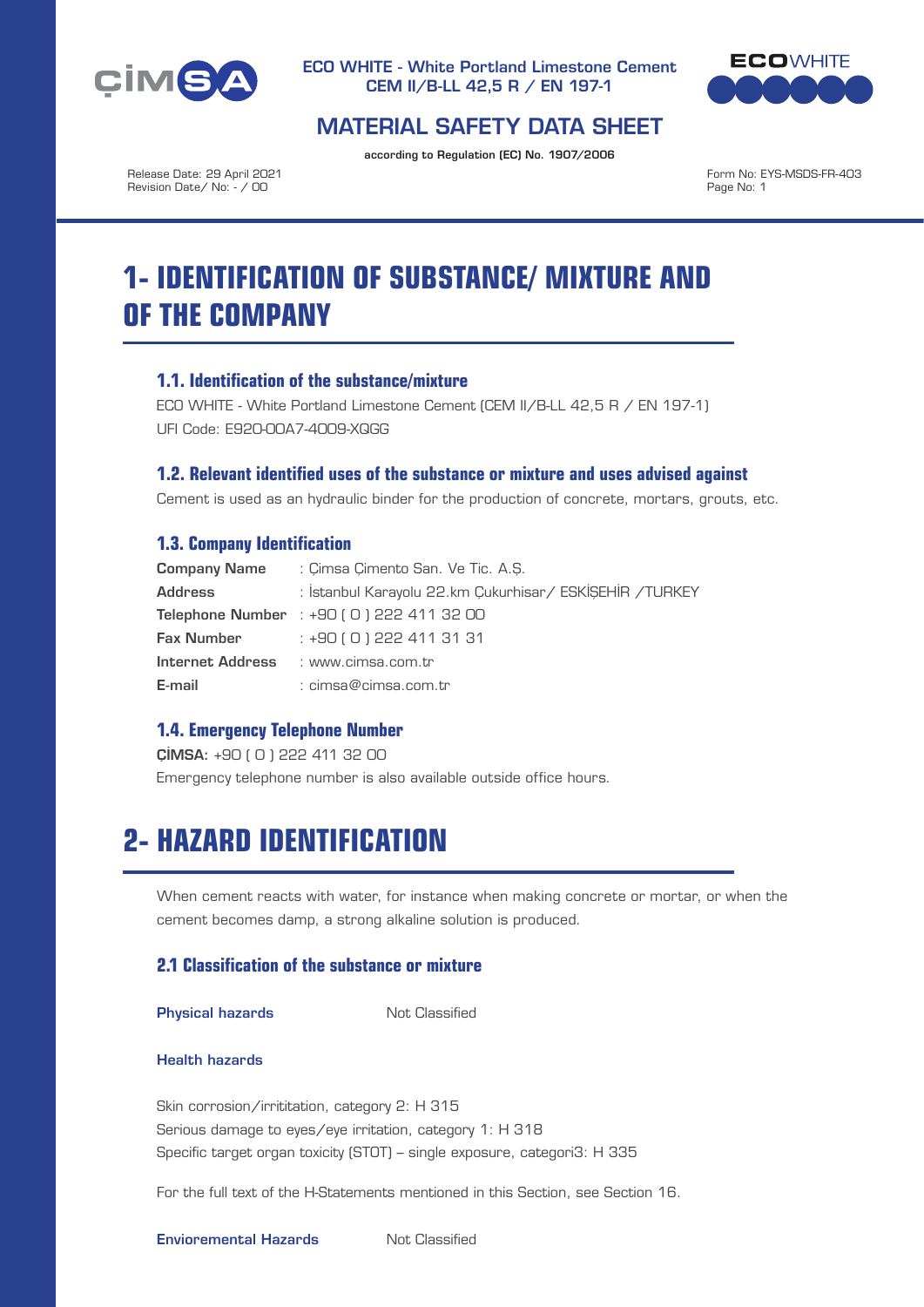



## MATERIAL SAFETY DATA SHEET

according to Regulation (EC) No. 1907/2006

Release Date: 29 April 2021 Revision Date/ No: - / 00

Form No: EYS-MSDS-FR-403 Page No: 2

## **2.2 Label Elements Pictogram**



Signal Word: Danger

### Hazard Statements

- H 315 (Causes skin irritation)
- H 318 (Causes serious eye damage)
- H 335 (May cause respiratory irritation)

#### Precautionary Statements

#### Prevention

P 264: Wash contact areas thoroughly after handling.

- P 280: Wear protective gloves/protective clothing/eye protection/face protection.
- P 261: Avoid breathing dust/fume/gas/mist/vapours/ spray.
- P 272: Contaminated work clothing should not be allowed out of the workplace.
- P 271: Use only outdoors or in a well-ventilated area.

#### **Response**

P302+P352: If on skin: Wash with plenty of water

P321: Specific treatment (see first aid measures)

P 332+P313: If skin irritation occurs: Get medical advice/attention.

P362+364: Take off contaminated clothing. And wash it before reuse.

P333 +313: If skin irritation or rash occurs: Get medical advice/attention.

P305+P351+P338: If in eyes: Rinse cautiously with water for several minutes. Remove contact lenses, if present and easy to do. Continue rinsing.

P 337+P313: If eye irritation persists: Get medical advice/attention.

P304+P340: If inhaled: Remove person to fresh air and keep comfortable for breathing.

P312: Call a POISON CENTER / doctor - If you feel unwell

#### **Storage**

P403+P233: Store in a well-ventilated place. Keep container tightly closed.

P405 – Store locked up.

#### **Disposal**

P501 – Dispose of contents/container to appropriate waste collection point according to the current regulations.

### **2.3 Others hazards**

Cement is either naturally low in soluble chromium VI or reducing agents have been added to control the levels of sensitising soluble chromium (VI) to below 2mg/kg (0.0002%) of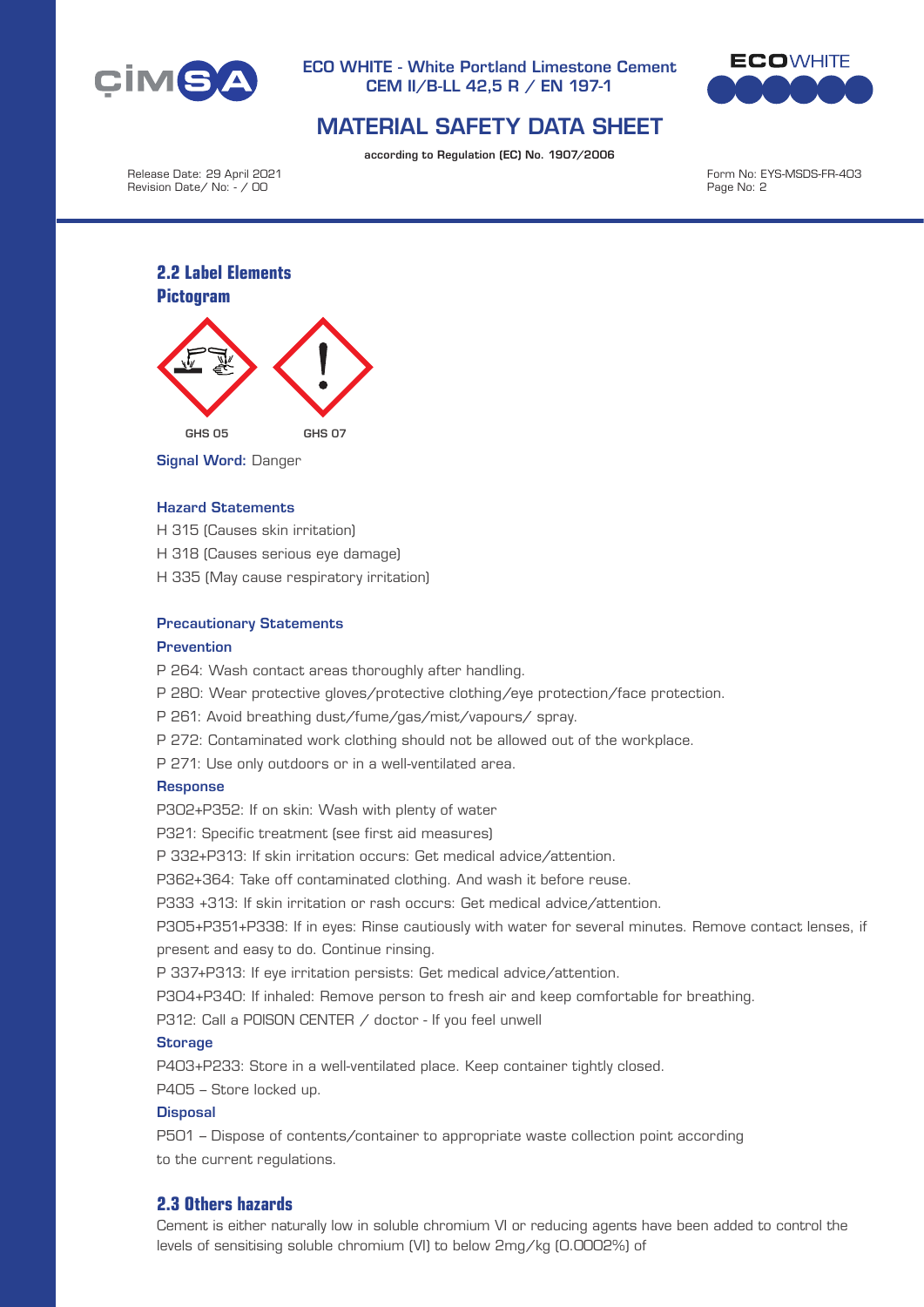



## MATERIAL SAFETY DATA SHEET

according to Regulation (EC) No. 1907/2006

Release Date: 29 April 2021 Revision Date/ No: - / 00

Form No: EYS-MSDS-FR-403 Page No: 3

the total dry weight of the cement ready for use according to legislation specified under Section 15. Supplemental information:

Skin contact with wet cement, fresh concrete or mortar may cause irritation, dermatitis or burns. May cause damage to products made of aluminium or other non-noble metals.

# **3- COMPOSITION/INFORMATION ON INGREDIENTS**

### **3.1. Substances:** Not applicable.

**3.2. Mixtures:** Cement according to the EN 197-1 (CEM II/B-LL 42,5 R);

Substances which present a health or environmental hazard :

| Substance                       | CAS No     | EC No     | Concentration [%] | <b>Hazard Class</b>                                                            | Hazard<br>statements   |
|---------------------------------|------------|-----------|-------------------|--------------------------------------------------------------------------------|------------------------|
| Portland<br>Cement<br>(clinker) | 65997-15-1 | 266-043-4 | 70-77             | *Skin corr./ irr. cat.2<br>*Serious damage eye<br>irr. cat 1<br>*STOT-SE cat.3 | H 315<br>H 318<br>H335 |
| Limestone                       | 1317-65-3  | 215-279-6 | 21-25             | Not classified                                                                 |                        |
| Gypsum                          | 13397-24-5 | 603-783-2 | $2-5$             | Not classified                                                                 |                        |

CE Number of White Portland Limestone Cement: 1784 – CPR – 0555

# **4- FIRST AID MEASURES**

## **4.1 Description of first aid measures**

#### General notes

No personal protective equipment is needed for first aid responders. First aid workers should avoid contact with wet cement or wet cement containing mixtures.

#### After significant accidental inhalation

Move person to fresh air. Dust in throat and nasal passages should clear spontaneously. Contact a physician if irritation persists or later develops or if discomfort, coughing or other symptoms persist.

#### After contact with eyes

Don't rub eye as additional cornea damage is possible as a result of mechanical stress. Remove any contact lenses and open the eyelid(s) widely to flush eye(s) immediately by thoroughly rinsing with plenty of clean water for at least 20 minutes to remove all particles. If possible, use isotonic water (0,9 % NaCl). Contact a specialist of occupational medicine or an eye specialist.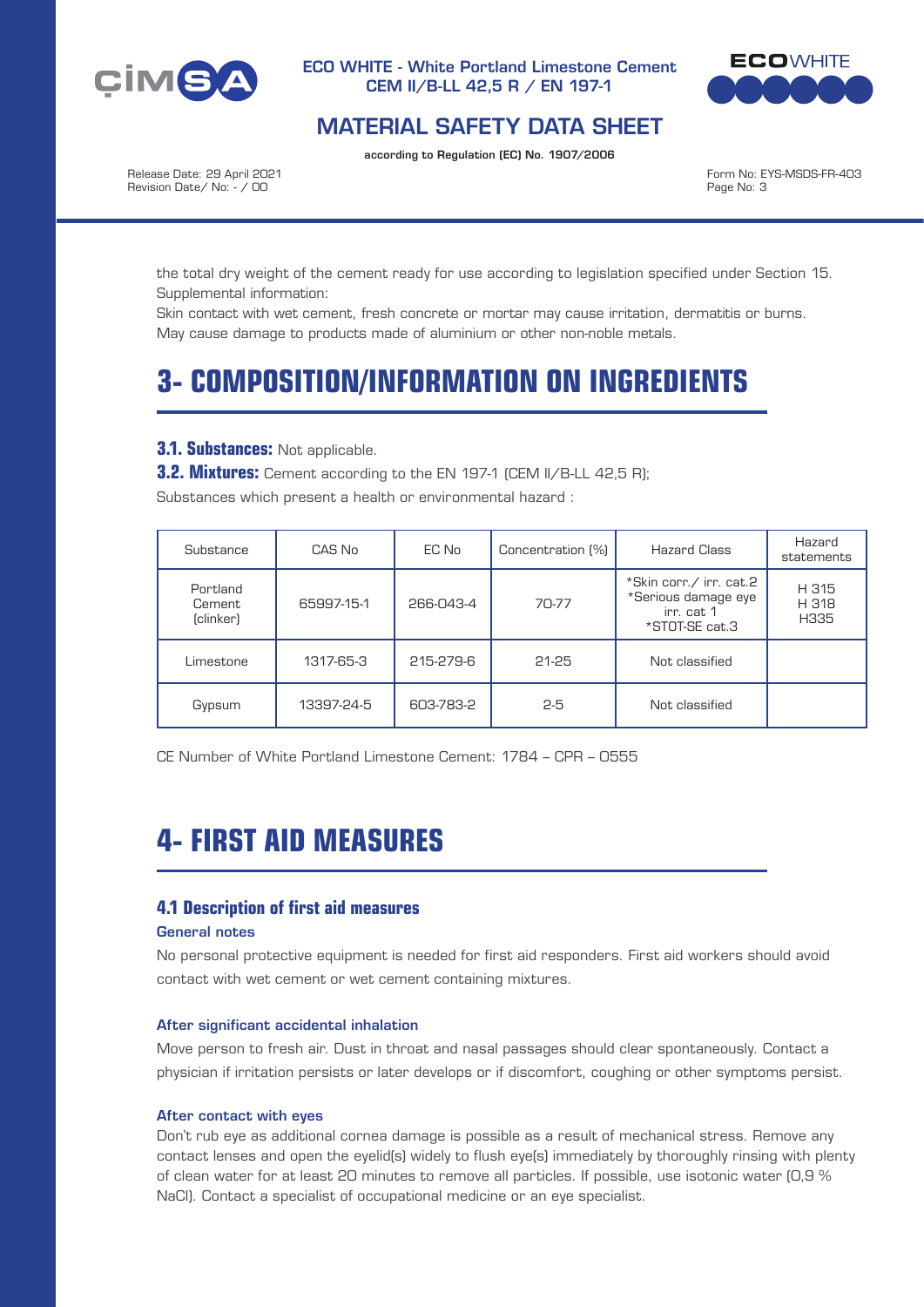



## MATERIAL SAFETY DATA SHEET

according to Regulation (EC) No. 1907/2006

Release Date: 29 April 2021 Revision Date/ No: - / 00

Form No: EYS-MSDS-FR-403 Page No: 4

#### After skin contact

For dry cement, remove and rinse abundantly with water. For wet cement, wash skin with water. Remove contaminated clothing, footwear, watches, etc. and clean thoroughly before re-using them. Seek medical treatment in all cases of irritation or burns.

#### After significant accidental ingestion

Do not induce vomitting. If person is conscious, wash out mouth with water and give plenty of water to drink. Get immediate medical attention or contact the anti poison center.

#### **4.2. Most important symptoms and effects, both acute and delayed**

Eyes: Eye contact with cement (dry or wet) may cause serious and potentially irreversible injuries.

Skin: Cement may have an irritating effect on moist skin (due to sweat or humidity) after prolonged contact or may cause contact dermatitis after repeated contact.

Prolonged skin contact with wet cement or wet concrete may cause serious burns because they develop without pain being felt (for example when kneeling in wet concrete even when wearing trousers). For more details see Reference (1).

Inhalation: Repeated inhalation of dust of cements over a long period of time increases the risk of developing lung diseases.

Environment: Under normal use, cement is not hazardous to the environment.

#### **4.3. Indication of any immediate medical attention and special treatment needed**

When contacting a physician, take this SDS with you.

## **5- FIREFIGHTING MEASURES**

Portland limestone cement is not a flammable and explosive mixture.

## **5.1 Extinguishing media**

All fire fighting methods are suitable.

#### **5.2 Special hazards arising from the substance or mixture**

Cements are non-combustible and non-explosive and will not facilitate nor support combustion of other

## **5.3 Advise for fire-fighters**

Cement poses no fire-related hazards. No need for specialist protective equipment for fire fighters. All equipment used for fire fighting is valid.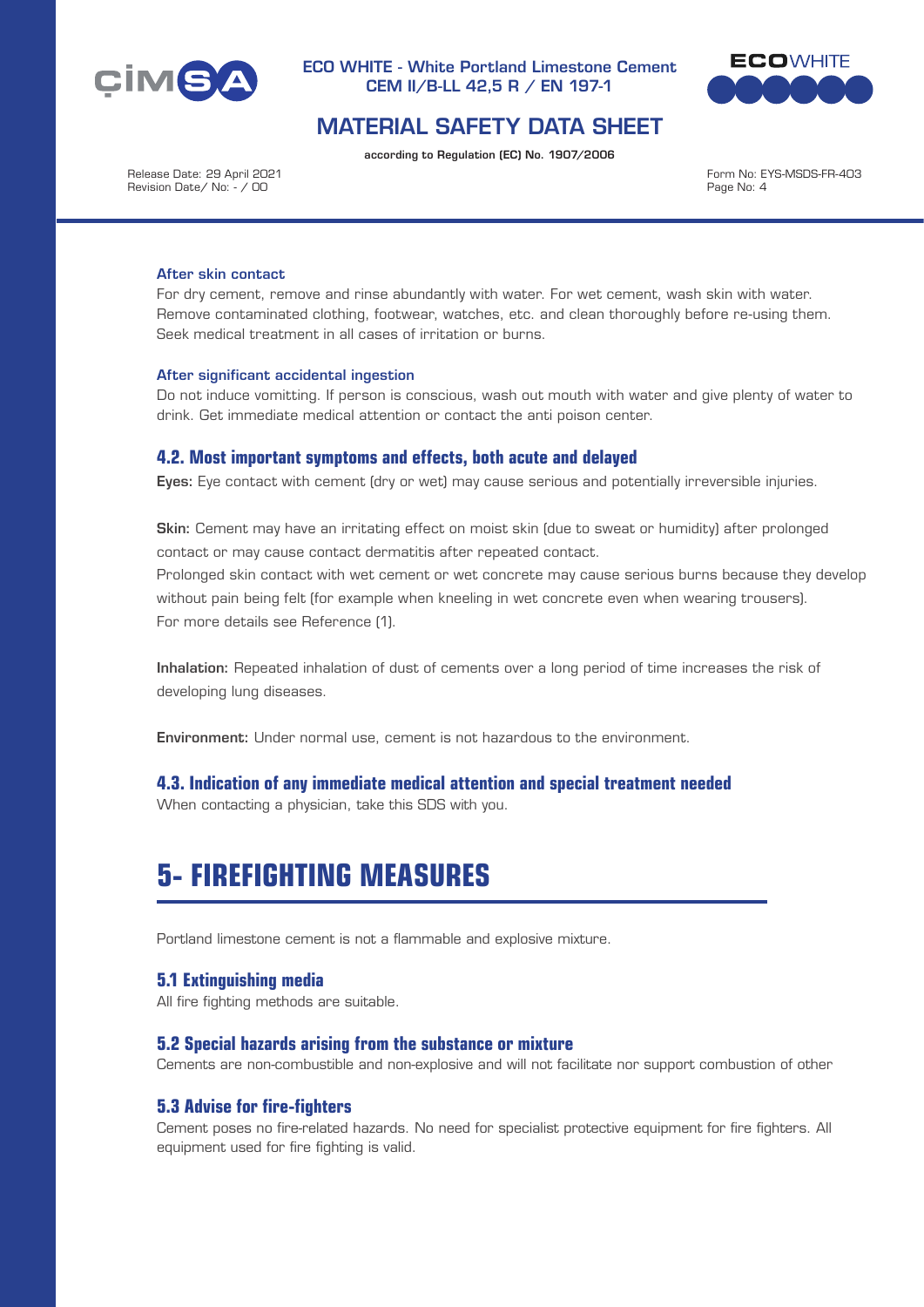



## MATERIAL SAFETY DATA SHEET

according to Regulation (EC) No. 1907/2006

Release Date: 29 April 2021 Revision Date/ No: - / 00

Form No: EYS-MSDS-FR-403 Page No: 5

# **6- ACCIDENTAL RELEASE MEASURES**

## **6.1 Personal precautions, protective equipment and emergency procedures**

#### 6.1.1 For non-emergency personnel

Wear protective equipment as described under heading 8 and follow the advice for safe handling and use given under heading 7.

#### 6.1.2 For emergency responders

Emergency procedures are not required. However, respiratory protection is needed in situations with high dust levels.

## **6.2 Environment precautions**

Do not wash cement down sewage and drainage systems or into bodies of water (e.g. streams).

## **6.3 Methods and material for containment and cleaning up**

Recover the spillage in a dry state if possible.

#### Dry cement:

Use dry cleanup methods that do not cause airborne dispersion, e.g. :

- Vacuum cleaner (Industrial portable units, equipped with high efficiency particulate filters (HEPA fitler) or equivalent technique).
- Wipe-up the dust by mopping, wet brushing or by using water sprays or hoses (fine mist to avoid that the dust becomes airborn) and remove slurry.

If not possible, remove by slurrying with water (see wet cement).

When wet cleaning or vacuum cleaning is not possible and only dry cleaning with brushes can be done, ensure that the workers wear the appropriate personal protective equipment and prevent dust from spreading.

Avoid inhalation of cement and contact with skin. Place spilled materials into a container. Solidify before disposal as described under heading 13.

#### Wet cement:

Clean up wet cement and place in a container. Allow material to dry and solidify before disposal as described in heading 13.

## **6.4. Reference to other sections**

See sections 8 and 13 for more details.

# **7- HANDLING AND STORAGE**

Do not handle or store near food and beverages or smoking materials.

## **7.1 Precautions for safe handling**

Follow the recommendations as given under heading 8.

Avoid dust development:

- For (bagged) cement used in open-ended mixers: first add the water and then carefully add cement. Keep the height of fall low. Start the mixing smoothly. Do not compress empty bags, except when contained in another clean bag.
- To clean up dry cement See heading 6.3

Carrying cement bags may cause sprains and strains to the back, arms, shoulders and legs. Handle with care and use appropriate control measures.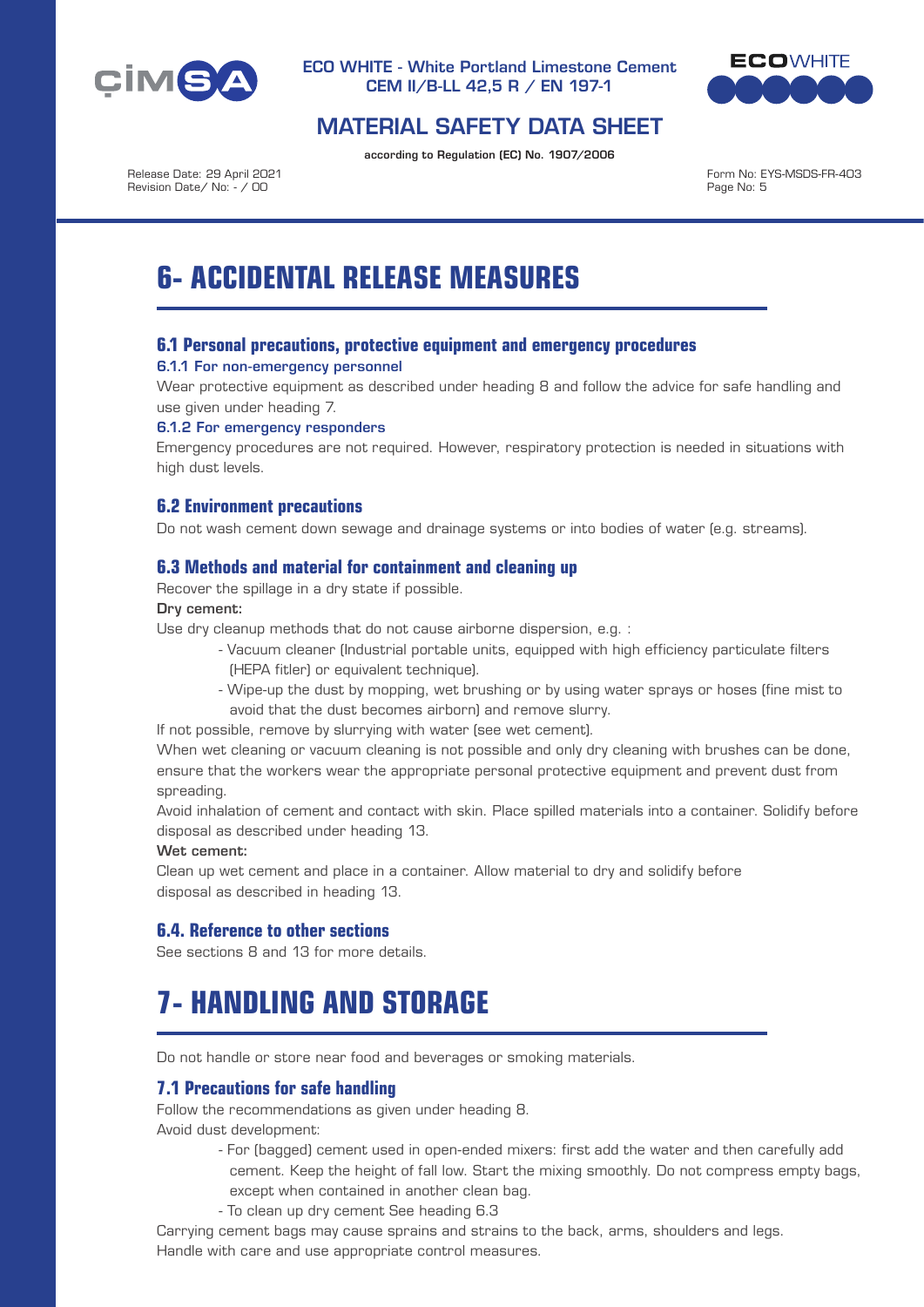



## MATERIAL SAFETY DATA SHEET

according to Regulation (EC) No. 1907/2006

Release Date: 29 April 2021 Revision Date/ No: - / 00

Form No: EYS-MSDS-FR-403 Page No: 6

## **7.2 Conditions for safe storage**

Bulk cement should be stored in silos that are waterproof, dry (internal condensation minimised), clean and protected from contamination.

To prevent burial or suffocation, do not enter a confined space, such as a silo, bin, bulk truck, or other storage container or vessel that stores or contains cement without taking the proper security measures. Cement can build-up or adhere to the walls of a confined space. The cement can release, collapse or fall unexpectedly.

Packed products should be stored in unopened bags clear of the ground in cool, dry conditions and protected from excessive draught in order to avoid degradation of quality. Bags should be stacked in a stable manner.

## **7.3 Specific end use(s)**

According to the Cr (VI) regulations; In cement treated with reducing agent, the reducing agent activity decreases over time.

Therefore; Cement bag and / or delivery documents shall contain information according to EN 197-10 during the period of time (shelf life) when the reducing agent will continue to maintain the soluble Cr (VI) level below the 0.0002% limit limit. Appropriate storage conditions should be taken to maintain the effectiveness of the reducing agent.

# **8- EXPOSURE CONTROLS/PERSONAL PROTECTION**

## **8.1 Control parameters**

Use local exhaust or general dilution ventilation or other suppression methods to maintain dust levels below exposure limits.

## **8.2 Exposure Controls**

#### 8.2.1 Appropriate engineering controls

Measures to reduce generation of dust and to avoid dust propagating in the environment such as dedusting, exhaust ventilation and dry clean-up methods which do not cause airborne dispersion.

#### 8.2.2 Occupational exposure controls

General: During work avoid kneeling in fresh mortar or concrete wherever possible. If kneeling is absolutely necessary then appropriate waterproof personal protective equipment must be worn. Do not eat, drink or smoke when working with cement to avoid contact with skin or mouth. Immediately after working with cement or cement- containing materials, workers should wash or shower or use skin moisturisers. Remove contaminated clothing, footwear, watches, etc. And clean thoroughly before re-using them.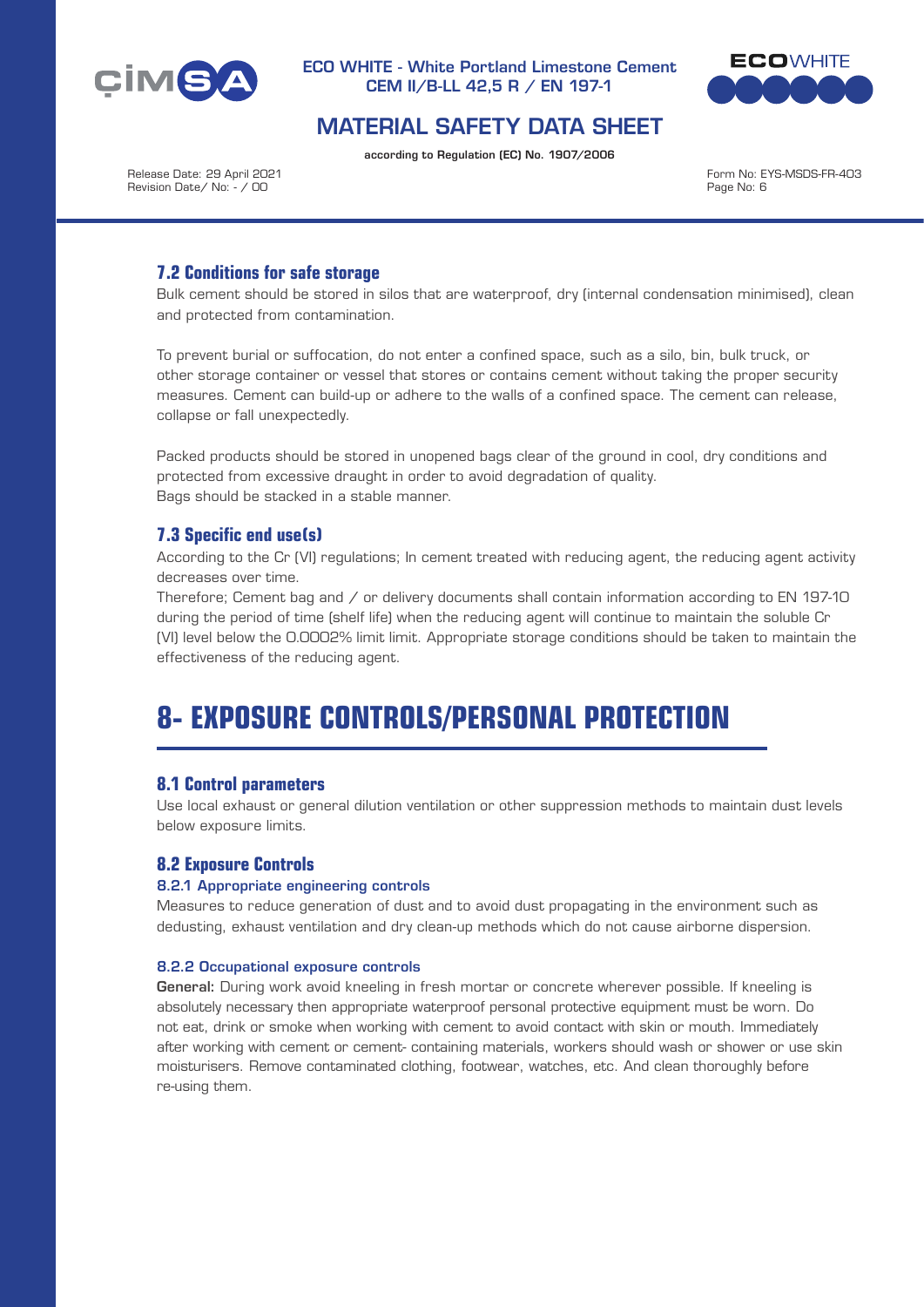



## MATERIAL SAFETY DATA SHEET

according to Regulation (EC) No. 1907/2006

Release Date: 29 April 2021 Revision Date/ No: - / 00

Form No: EYS-MSDS-FR-403 Page No: 7

Respiratory Protection: When a person is exposed to dust levels above exposure limits, use appropriate respiratory protection. It should be adapted to the dust level and conform to the relevant EN standart. Avoid creating airbone dust conditons. Local exhaust ventillation is preferred since it prevents release of contaminants in to the work area by controlling it at the source. If local or general ventillation is not adequate to control dust levels below exposure limits, use OES approved respirators.



Eye Protection: Wear approved glasses or safety goggles according to EN 166 when handling dry or wet cement to prevent contact with eyes.



Skin Protection: Use impervious, abrasion and alkali resistant gloves ( made of low soluble Cr(VI) containing material) internally lined with cotton, boots, closed long- sleeved protective clothing as well as skin care products (including barrier creams) to protect the skin from prolonged contact with wet cement. Particular care should be taken to ensure that wet cement does not enter the boots. In some circumstances, such as when laying concrete or screed, waterproof trousers or kneepads are necessary.



Thermal hazards Not applicable.

## **8.2.3 Enviromental exposure controls**

Air: Environmental exposure control for the emission of cement particles into air has to be in accordance with the available technology and regulations for the emission of general dust particles.

Water: Do not wash cement into sewage systems or into bodies of water, to avoid high pH. Above pH 9 negative ecotoxicological impacts are possible.

Soil and terrestrial environment: No special emission control measures are necessary for the exposure to the terrestrial environment.

# **9- PHYSICAL AND CHEMICAL PROPERTIES**

## **9.1 Information on Basic Physical and Chemical Properties**

(a) Appearance: Dry cement is a finely ground solid inorganic material (white powder). Main particle size: 5-45 μm

- (b) Odour: Odourless
- (c) Odour threshold: Odourless
- (d) pH:  $(T = 20^{\circ}C$  in water, water-solid ratio 1:2): 11-13.5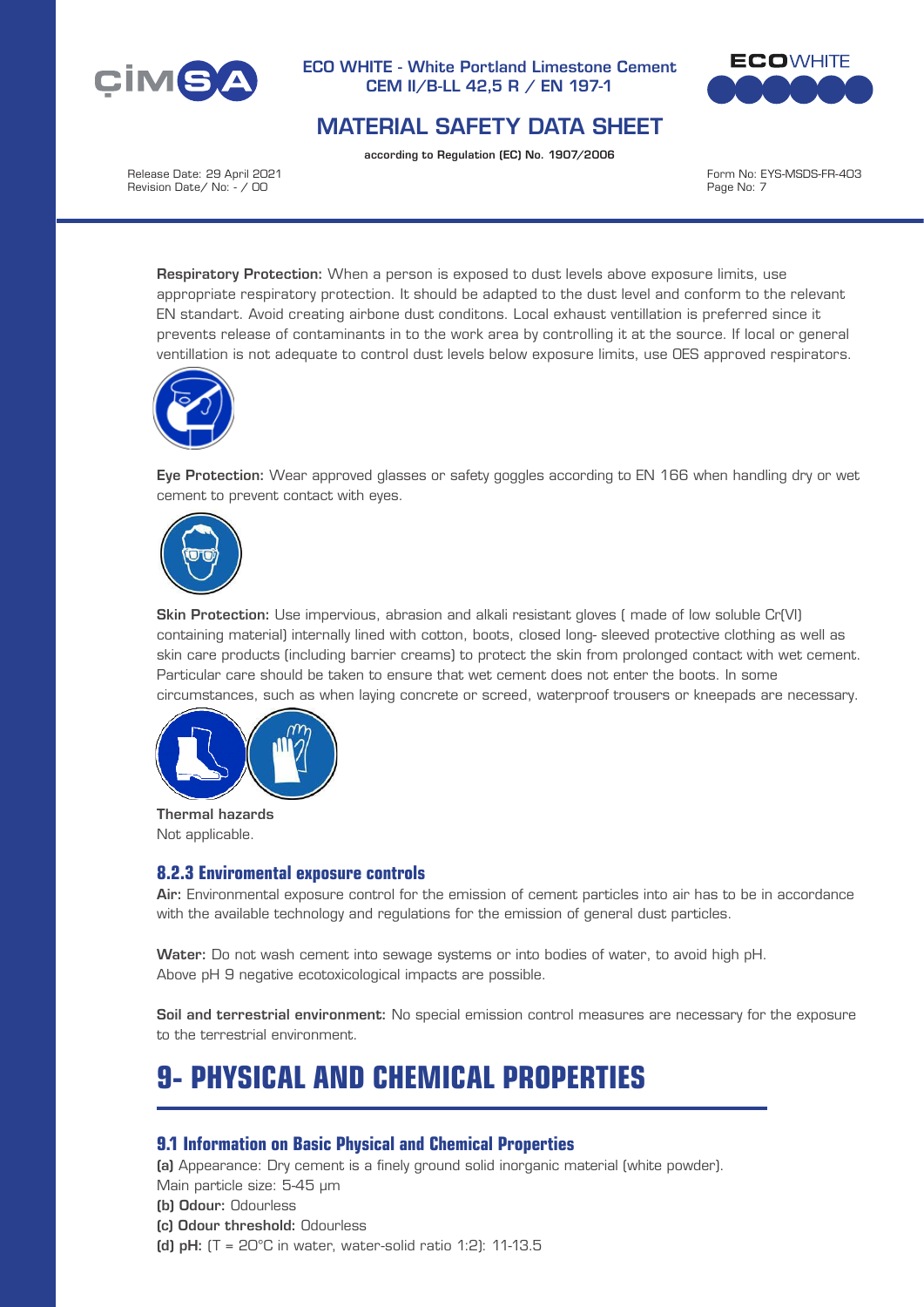



## MATERIAL SAFETY DATA SHEET

according to Regulation (EC) No. 1907/2006

Release Date: 29 April 2021 Revision Date/ No: - / 00

Form No: EYS-MSDS-FR-403 Page No: 8

(e) Melting point:  $> 1250$  °C

- (f) Initial boiling point and boiling range: Not applicable
- (g) Flash point: Not applicable as is not a liquid
- (h) Evaporation rate: Not applicable as is not a liquid
- (i) Flammability (solid, gas): Not applicable
- (j) Upper/lower flammability or explosive limits: Not applicable as is not a flammable gas
- (k) Vapour pressure: Not applicable as melting point > 1250 °C
- (l) Vapour density: Not applicable as melting point > 1250 °C
- (m) Relative density: 2.75-3.20; Apparent density: 0.9-1.5 g/cm3
- (n) Solubility(ies) in water  $(T = 20 °C)$ : slight  $(0.1-1.5 g/l)$
- (o) Partition coefficient: n-octanol/water: Not applicable as is inorganic mixture
- (p) Auto-ignition temperature: Not applicable
- (q) Decomposition temperature: Not applicable as no organic peroxide present
- (r) Viscosity: Not applicable as not a liquid
- (s) Explosive properties: Not applicable. Not explosive or pyrotechnic.

Not capable of a self-sustaining exothermic chemical reaction.

(t) Oxidising properties: Not applicable as does not cause or contribute to the combustion of other materials

## **9.2. Other information**

Not applicable.

# **10- STABILITY AND REACTIVITY**

## **10.1 Reactivity**

When mixed with water, cements will harden into a stable mass that is not reactive in normal environments.

## **10.2 Chemical stability**

Dry cements are stable as long as they are stored properly (see Heading 7) and compatible with most other building materials. When mixed with water, cements will harden into a stable massthat is not reactive to normal enviroments.

## **10.3 Possibility of hazardous reactions**

Cements dont cause hazardous reactions.

## **10.4 Conditions to avoid**

Humidity during storage may cause lump formation and loss of producty quality.

## **10.5 Incompatible materials**

Uncontrolled use of aluminium powder in wet cement should be avoided as hydrogen is produced.

## **10.6 Hazardous decomposition products**

Cements will not decompose into other hazardous products and do not polymerise.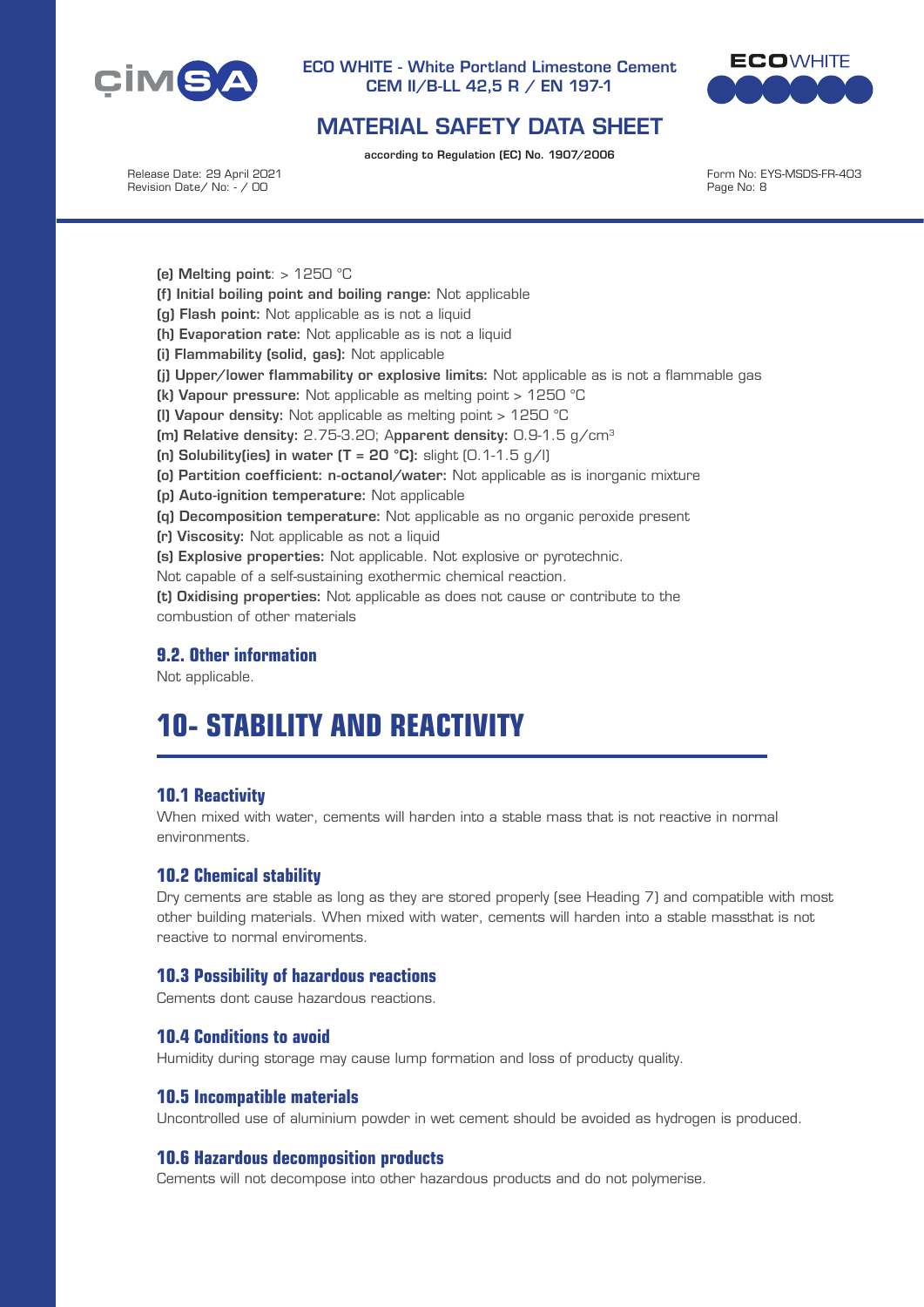



## MATERIAL SAFETY DATA SHEET

according to Regulation (EC) No. 1907/2006

Release Date: 29 April 2021 Revision Date/ No: - / 00

Form No: EYS-MSDS-FR-403 Page No: 9

# **11- TOXICOLOGICAL INFORMATION**

## **11.1 Information on toxicological effects**

a) Acute Toxicity: Not applicable.

b) Skin corrosion / irritation: Dry cement in contact with wet skin or exposure to moist or wet cement may cause thickening, cracking or fissuring of the skin. Prolonged contact in combination with abrasion can cause severe burns.

c) Eye Damage/ irritation: Direct contact with cement may cause corneal damage by mechanical stress, immediate or delayed irritation or inflammation. Direct contact by larger amounts of dry cement or splashes of wet cement may cause effects ranging from moderate eye irritation (e.g. conjunctivitis or blepharitis) to chemical burns and blindness.

d) Respiratory / skin sensitisation: Cement may irritate the throat and respiratory tract. Coughing, sneezing, and shortness of breath may ocur following exposures in excess of occupational exposure limits. Chronic exposure to respirable dust in excess of occupational exposure limits may cause coughing, shortness of breath and may cause chronic obstructive lung disease (COPD). Some individuals may exhibit eczema upon exposure to wet cement, caused either by the high pH which induces irritant contact dermatitis, or by an immunological reaction to soluble Cr (VI) which elicits allergic contact dermatitis [Reference (4)]. The response may appear in a variety of forms ranging from a mild rash to severe dermatitis and is a combination of those two mechanisms. An exact diagnosis is often difficult to assess. If the cement contains a soluble Cr (VI) reducing agent and as long as the mentioned period of effectiveness of the chromate reduction is not exceeded, a sensitising effect is not expected [Reference (3)].

Swallowing large quantities may cause irritation to the gastrointestinal tract.

e) Mutagenicity: Not applicable.

f) Carcinogenicity: Not applicable.

g) Toxic for reproduction: Not applicable.

h) SpeciSc target organ toxicity (single exposure): Inhaling cement dust may aggravate existing respiratory system disease(s) and/or medical conditions such as emphysema or asthma and/or existing skin and/or eye conditions.

i) SpeciSc target organ toxicity (repeated exposure): Not applicable.

j) Aspiration hazard: Not applicable.

# **12- ECOLOGICAL INFORMATION**

## **12.1 Toxicity**

The product is not expected to be hazardous to the environment (LC50 aquatic toxicity not determined). The addition of large amounts of cement to water may, however, cause a rise in pH and may, therefore, be toxic to aquatic life under certain circumstances.

## **12.2 Persistence and degradability**

Not applicable.After hardening, cement presents no toxicity risks.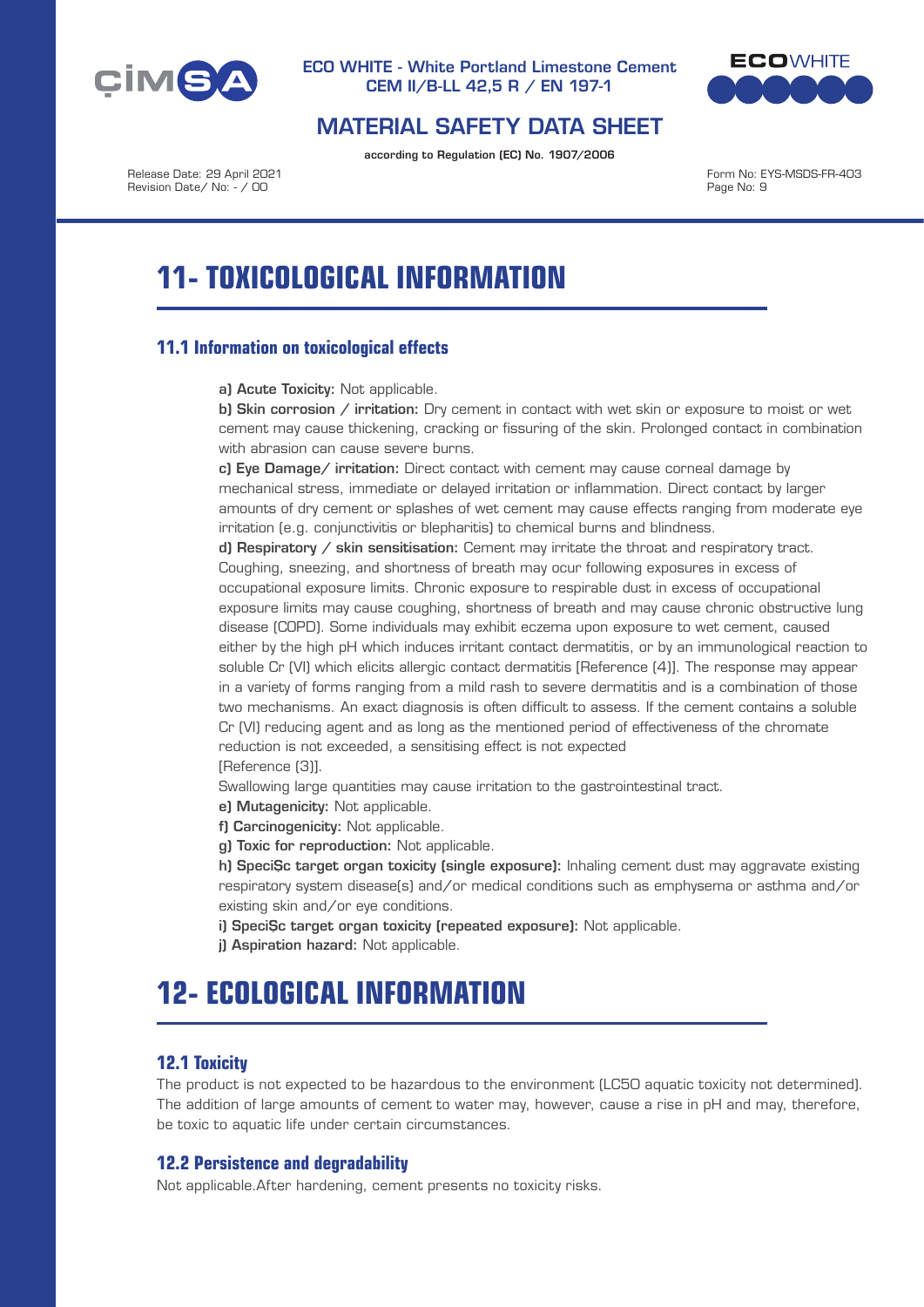



## MATERIAL SAFETY DATA SHEET

according to Regulation (EC) No. 1907/2006

Release Date: 29 April 2021 Revision Date/ No: - / 00

Form No: EYS-MSDS-FR-403 Page No: 10

## **12.3 Bioaccumulative potential**

Not applicable.After hardening, cement presents no toxicity risks.

## **12.4 Mobility in soil**

Not applicable. After hardening, cement presents no toxicity risks.

### **12.5 Results of PBT and vPvB assessment**

Not applicable as cement is an inorganic material. After hardening, cement presents no toxicity risks.

### **12.6 Other adverse effects**

Not applicable.

# **13- DISPOSAL CONSIDERATIONS**

### **13.1 Waste treatment methods**

Do not dispose of into sewage systems or surface waters.

#### Product-Cement that has exceeded its shelf life

EWC entry: 10 13 99 (wastes not otherwise specified) (and when demonstrated that it contains more than 0.0002% soluble Cr(VI)): Shall not be used/sold other than for use in controlled closed and totally automated processes or should be recycled or disposed of according to local legislation or treated again with a reducing agent.

#### Product-unused residue or dry spillage

EWC entry: 10 13 06 (Other particulates and dust)

Pick up dry. Mark the containers. Possibly reuse depending upon shelf life considerations and the requirement to avoid dust exposure. In case of disposal, harden with water and dispose according to "Product-after addition of water, hardened" .

#### Product-slurries

Allow to harden, avoid entry in sewage and drainage systems or into bodies of water (e.g. streams) and dispose of as indicated in "Product-after addition of water, hardened" .

#### Product-after addition of water, hardened

Dispose of according to the local legislation. Avoid entry into the sewage water system. Dispose of the hardened product as concrete waste. Due to the inertisation, concrete waste is not a dangerous waste. EWC entries: 10 13 14 (waste from manufacturing of cement- waste concrete or concrete sludge) or 17 01 01 (construction and demolition wastes-concrete).

#### **Packaging**

Completely empty the packaging and process it according to local legislation. EWC entries: 15 01 01(waste paper and cardboard packaging).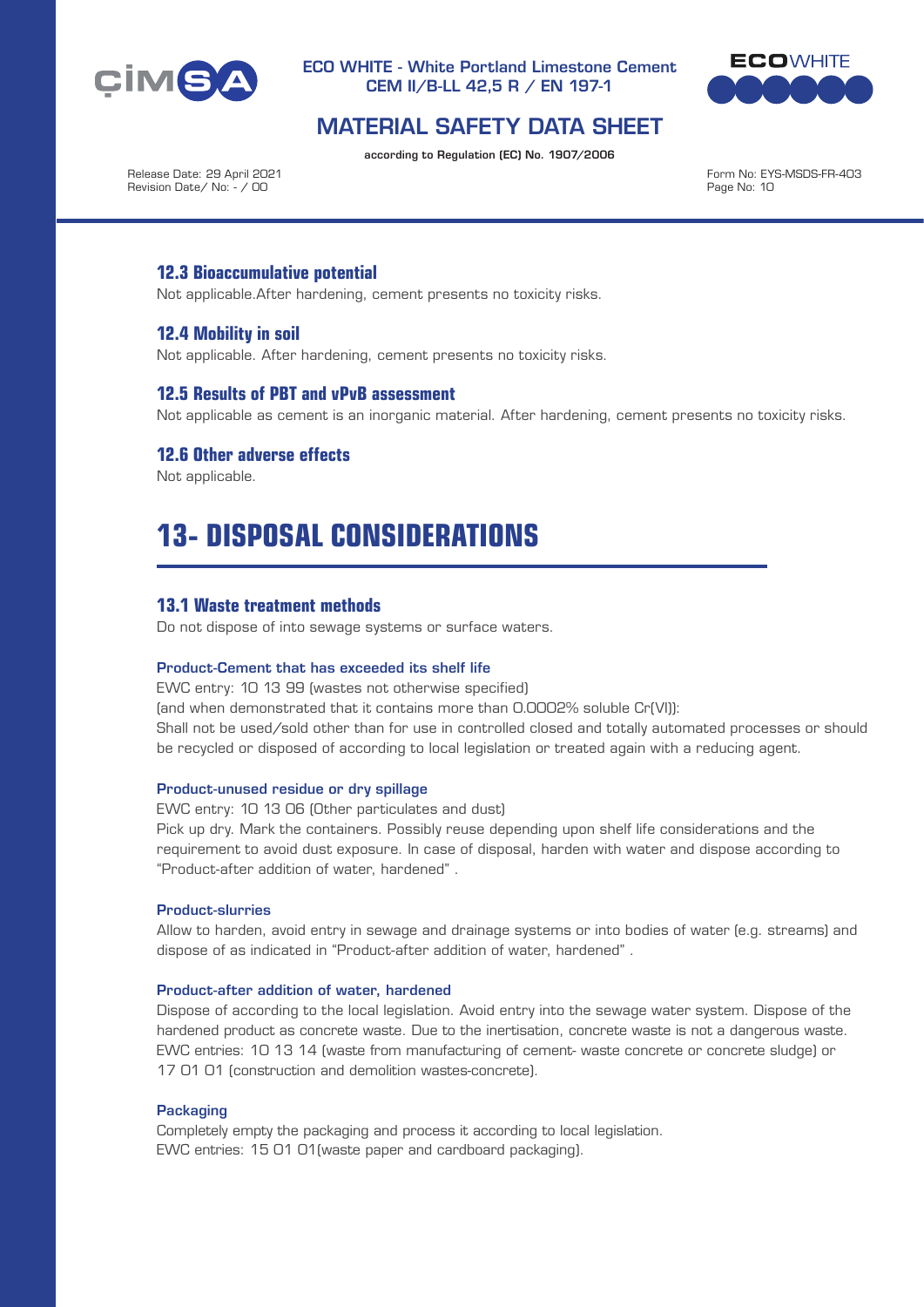



## MATERIAL SAFETY DATA SHEET

according to Regulation (EC) No. 1907/2006

Release Date: 29 April 2021 Revision Date/ No: - / 00

Form No: EYS-MSDS-FR-403 Page No: 11

# **14- TRANSPORT INFORMATION**

Cement is not covered by the international regulation on the transport of dangerous goods (IMDG, IATA, ADR/RID), therefore no classification is required.

No special precautions are needed apart from those mentioned under Heading 8.

**14.1. UN number**

Not relevant

**14.2. UN proper shipping name** Not relevant

**14.3. Transport hazard class(es)** Not relevant

**14.4. Packing group** Not relevant

**14.5. Environmental hazards** Not relevant

**14.6. Special precautions for user**

Not relevant

## **14.7. Transport in bulk according to Annex II of MARPOL73/78 and the IBC Code**

Not relevant

# **15- REGULATORY INFORMATION**

## **15.1 Safety, health and environmental regulations/legislation specific for the substance or mixture**

Regulation (EC) No 1272/2008 of the European Parliament and of the Council of 16 December 2008 on classification, labelling and packaging of substances and mixtures (as amended). Regulation (EC) No 1907/2006 of the European Parliament and of the Council of 18 December 2006 concerning the Registration, Evaluation, Authorisation and Restriction of Chemicals (REACH) (as amended).

#### The marketing and use of cement is subject to a restriction on the content of soluble Cr (VI):

The restriction on marketing and use of cement is subject to the requirements of REACH Annex XVII point 47.

#### REACH requirements:

Cement is a mixture according to REACH and is not subject to registration. Cement clinker is exempt from registration (Art 2.7 (b) and Annex V.10 of REACH). However, some substances in the mixture cement might require registration and an exposure scenarios. The necessary exposure scenarios will be added in the annex to this SDS as soon as these substances have been registered and the exposure scenarios have been received from the registrant.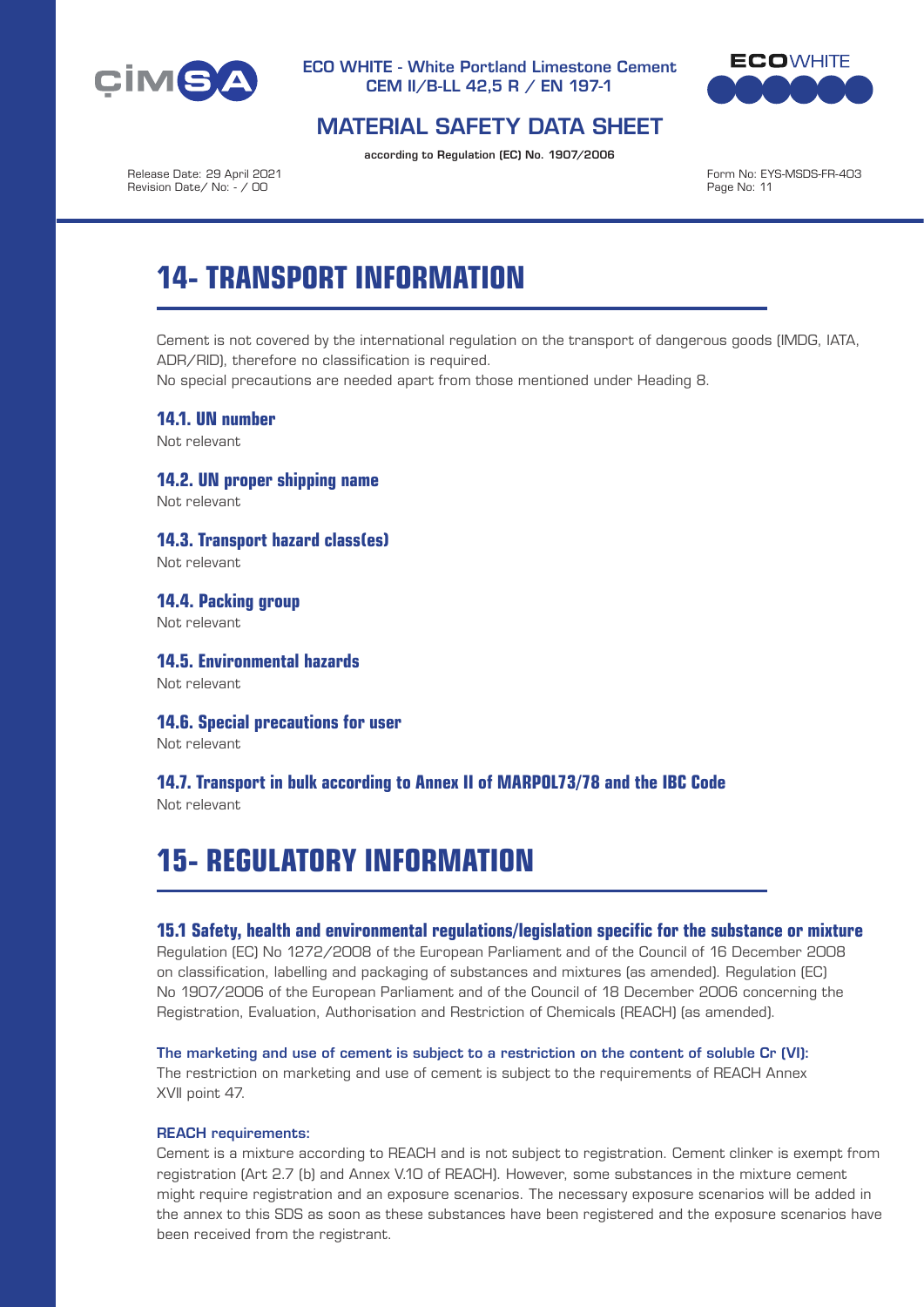



## MATERIAL SAFETY DATA SHEET

according to Regulation (EC) No. 1907/2006

Release Date: 29 April 2021 Revision Date/ No: - / 00

Form No: EYS-MSDS-FR-403 Page No: 12

## **15.2 Chemical Safety Assessment**

No chemical safety assessment has been carried out for this mixture by the supplier.

## **16- OTHER INFORMATION**

#### Hazard Statements

- H 315 (Causes skin irritation)
- H 318 (Causes serious eye damage)
- H 335 (May cause respiratory irritation)

#### Precautionary Statements

#### **Prevention**

- P 264: Wash contact areas thoroughly after handling.
- P 280: Wear protective gloves/protective clothing/eye protection/face protection.
- P 261: Avoid breathing dust/fume/gas/mist/vapours/ spray.
- P 272: Contaminated work clothing should not be allowed out of the workplace.

P 271: Use only outdoors or in a well-ventilated area.

#### Response

- P302+P352: If on skin: Wash with plenty of water
- P321: Specific treatment (see first aid measures)
- P 332+P313: If skin irritation occurs: Get medical advice/attention.
- P362+364: Take off contaminated clothing. And wash it before reuse.
- P333 +313: If skin irritation or rash occurs: Get medical advice/attention.

P305+P351+P338: If in eyes: Rinse cautiously with water for several minutes. Remove contact lenses, if present and easy to do. Continue rinsing.

- P 337+P313: If eye irritation persists: Get medical advice/attention.
- P304+P340: If inhaled: Remove person to fresh air and keep comfortable for breathing.

P312: Call a POISON CENTER / doctor - If you feel unwell

#### Storage / Disposal

P403+P233: Store in a well-ventilated place. Keep container tightly closed.

P405 – Store locked up.

#### **Disposal**

P501 – Dispose of contents/container to appropriate waste collection point according to the current regulations.

## **Abbreviations:**

- IMDG : International Maritime Dangerous Goods
- IATA : International Air transport Association
- ADR/RID : Agreement on the transport of dangerous goods by road/Regulations on the international transport of dangerous goods by rail
- LC50 : Lethal Concentration where 50% of the test animals dies.
- VPvB : Very persistent, very bio-accumulative
- PBT : Persistent, bio-accumulative and toxic
- EWC : European Waste Catalogue
- REACH : Registration, Evaluation and Authorisation of Chemicals